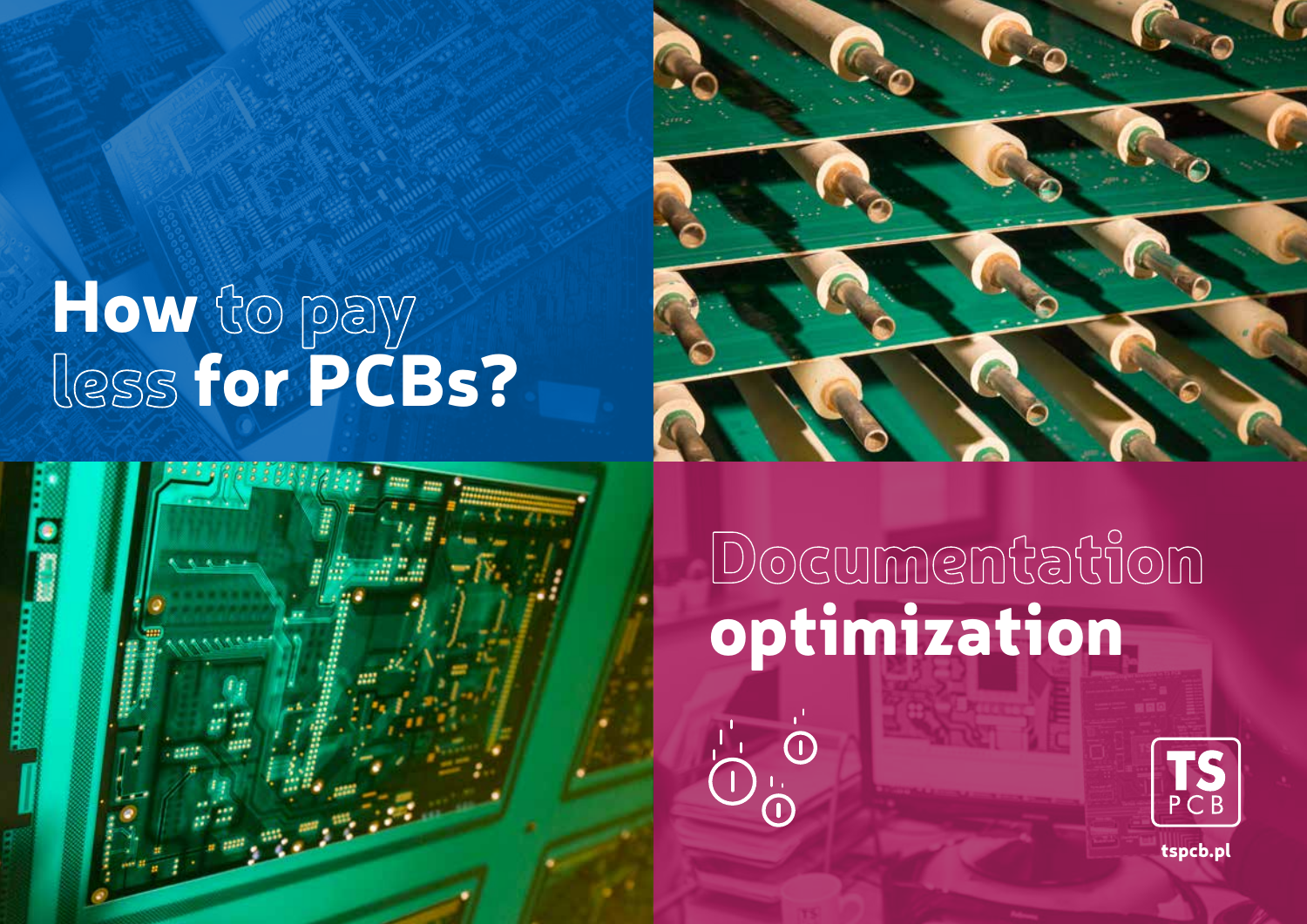

5

The first stage of contract implementation is the elaboration of the PCB design documentation. Precise and clear documentation guarantees that the circuits will be in line with the design assumptions, as any inaccuracies extend the time required to prepare the circuits for production. Clarifying doubts requires additional consultations, both on the part of the contractor and the customer.

File formats

DRC parameters

Preparation of the outline and silkscreen layers

Mechanical treatment

Preparation and naming of layer files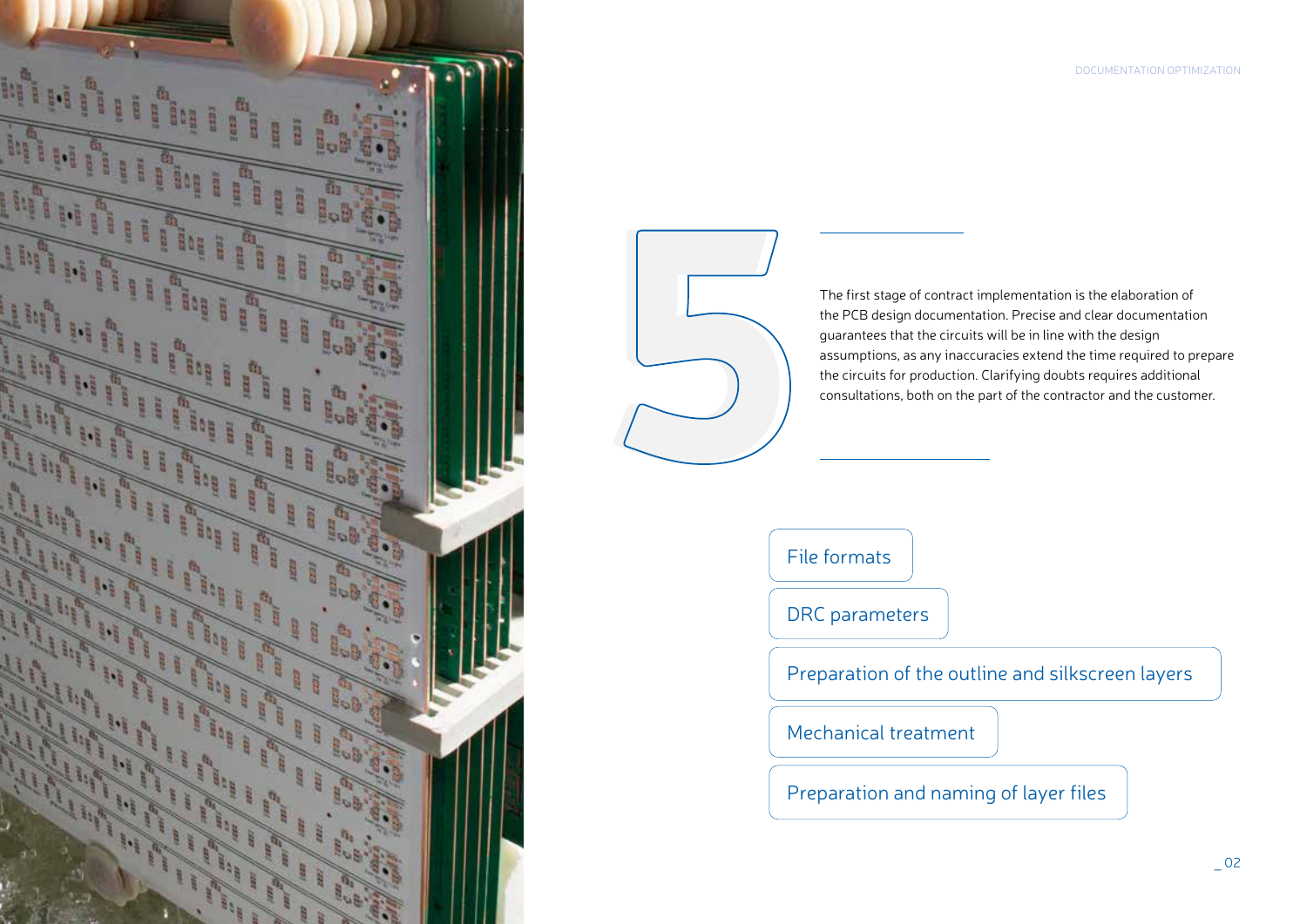# File formats **DRC**

# The Gerber format is the standard for documentation of PCB manufacturing process.

It allows to save the image of design layers: layout, masks, descriptions in vector format.

It has two versions: the older Standard Gerber (RS-274D and the modern Extended Gerber (RS-274X/ RS-274X2).

The Excellon format, version 2, is most often used to save the machining parameters (drilling, milling). A complete program for CNC drilling or milling operations should include:

- definitions of the diameters of applied tools,
- information about the coordinate format.
- information on the measurement units used.

### The most popular **CAD PCB**

PCB software (Altium Designer, Eagle, Protel) allows us to export project design to Gerber and Excellon formats.

Most PCB manufacturers prefer the following formats:

- Gerber RS-274X/ RS-274X2,
- Excellon2,
- RS-274D,
- Dynamic Process Format \*.dpf,
- GraphiCode GWK,
- $ODE++$ .
- BRD (Eagle).

# Characteristics of correct documentation

Correctly prepared designs are those containing information that is unambiguous and consistent with the technological capabilities of the PCB manufacturer.



Areas that do not meet the permissible DRC parameters

Exceeding the permissible DRC (Design Rule Check) parameters is a design flaw that may prevent the circuit from being feasible. They determine the technological capabilities of the manufacturer in terms of the minimum allowable widths of the layout elements (tracks, inscriptions), the distance between them and the sizes of the rings surrounding the through holes.

Most CAD PCB software suites allow you to preset and follow DRC rules so that the elaborated design remains in line with the manufacturer's capabilities.

When designing the layout, we must remember that narrow indentations on the surface of layout are particularly tricky in the manufacturing process. These areas should be filled, because the principle of minimum permissible distances also applies to the layout elements belonging to the same network. DRC parameters also apply to inscriptions placed in copper layers. Characters that are too small can be etched and eventually become unreadable.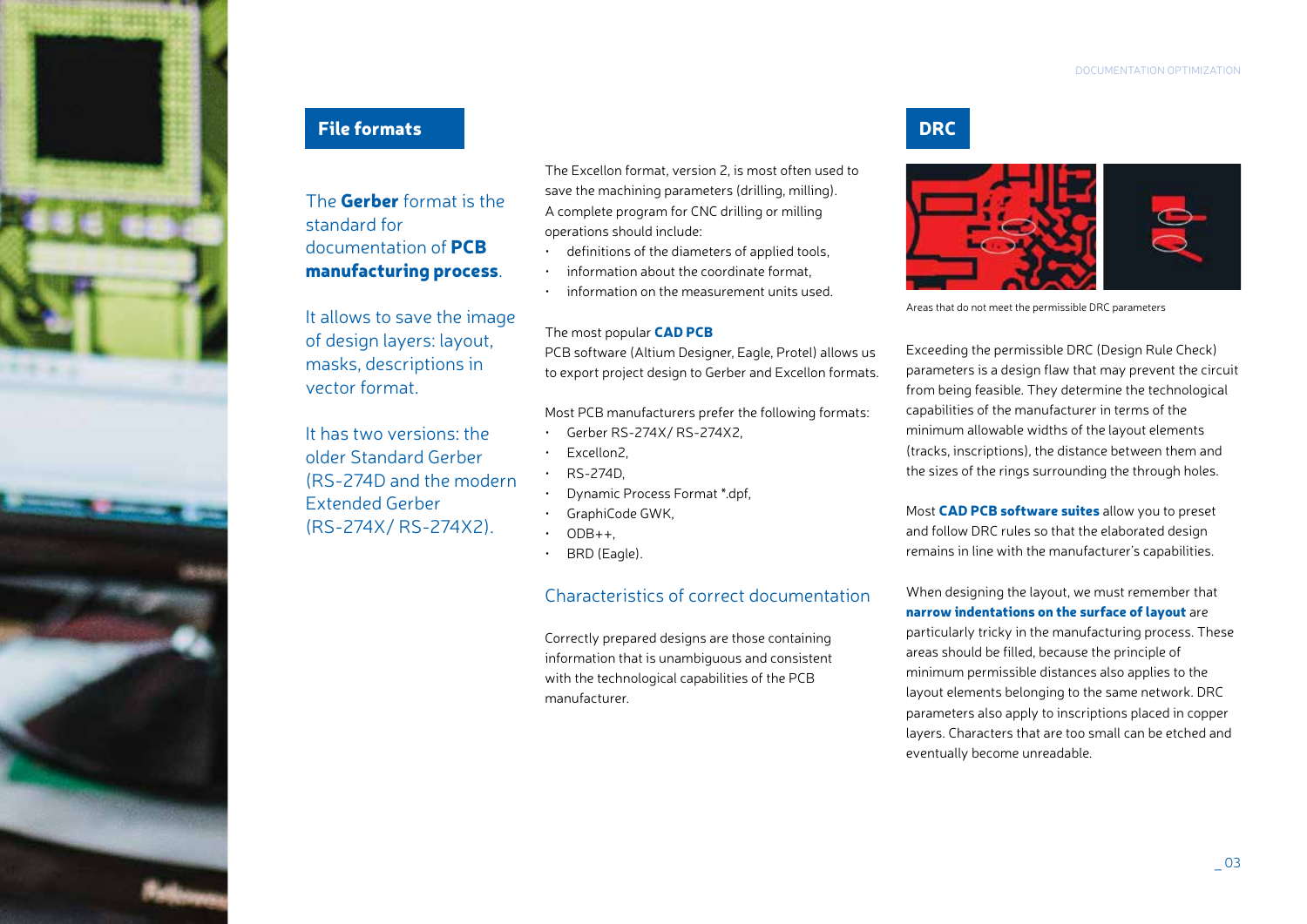

# **Outline**

The outline of the circuit should be placed on a separate layer, in the form of a closed outline and without offsets in relation to the other layers.

It should include the shapes and locations of all the cuts and slots that need to be made in the circuit.

The circuit dimensioning, can be placed on the layout layer, including its tolerances, as long as they differ from the typical tolerance of the manufacturer.

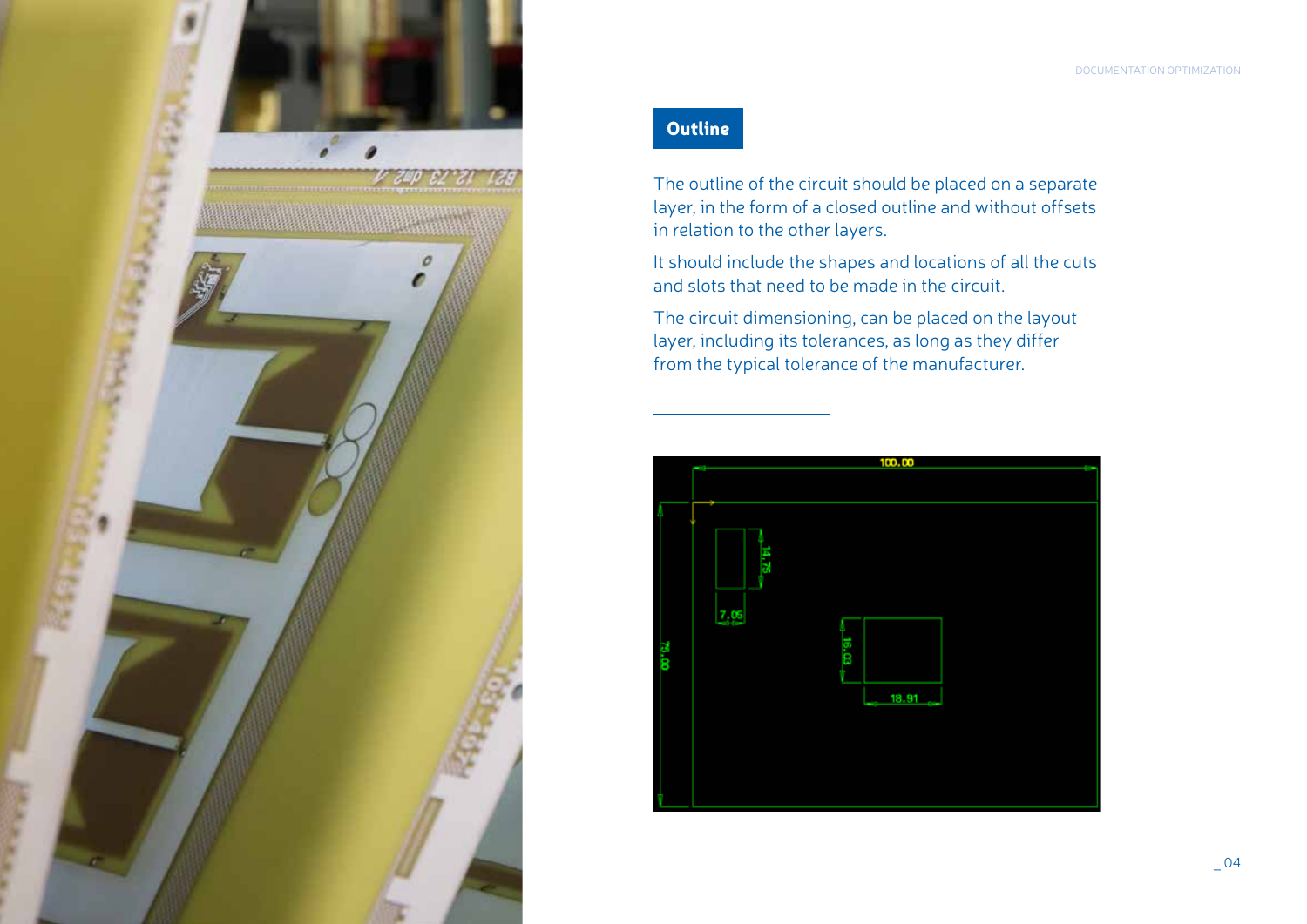

# Silkscreen layers

In order to ensure good legibility of silkscreen layers, it is necessary to maintain the appropriate size of characters and the thickness of the lines.

Optimal height of the characters is no less than 1 mm, and the minimum thickness of the line is 0.1 mm.





In the case of silkscreen made with a line that is disproportionately thick to the height of the characters, reducing the thickness of the line improves the legibility and clarity of the silkscreen. By default PCB manufacturers remove silkscreen from pads and other areas of the circuit not covered with a mask, because paint left on the soldered elements prevents the correct assembly of the circuit. In order to reduce the loss of silkscreen caused by clipping, the designer should not place markings on the soldering locations and holes and keep at least 0.1 mm distance of the silkscreen lines from the pads exposed on the antisoldering mask and the holes.



Silkscreen line thickness and description quality: a) a silkscreen with 0.25 mm line, b) a silkscreen with  $0.1$  mm line c) view of the silkscreen cut by the SMD pad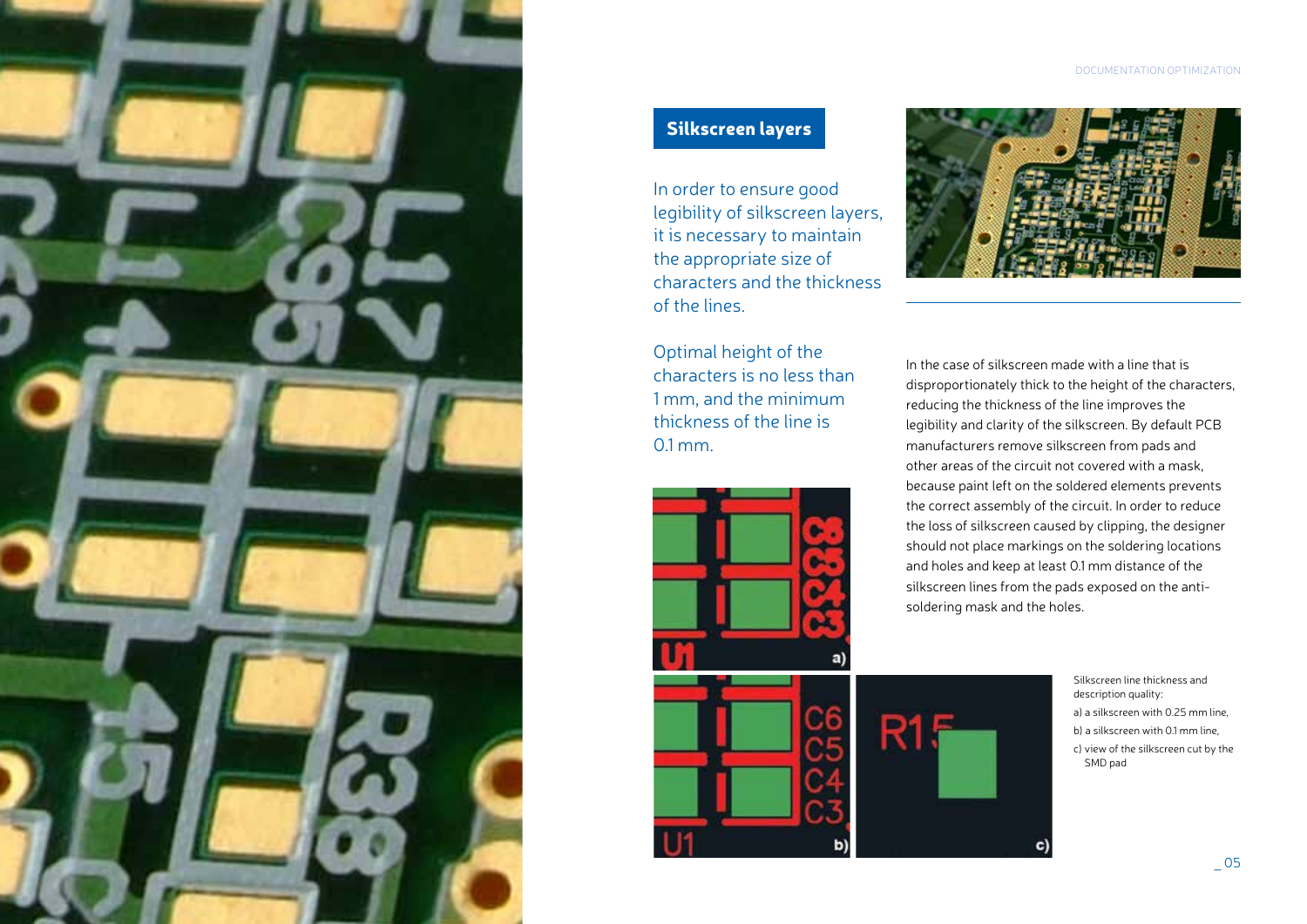

# Mechanical treatment

In a circuit board design, all holes and slots can be placed in a single drilling program. However, it is important to clearly designate their types, e.g. by describing them with comments in the drilling program or in an additional document.

Nevertheless it is recommended to divide the holes and slots into separate, appropriately named drilling programs. It is also good practice to provide the drill map in a separate layer for the design.



#### Things to remember:

- the diameters provided are treated as target, unless otherwise indicated in the documentation,
- in the case of blind and buried vias, their drilling programs should be placed in separate files, separately for each depth. In addition, it is necessary to indicate directly which layers are to be joined.
- the distance of layout from the edges and board cutouts must be kept at the appropriate values, as mechanical treatment is performed with preset tolerance. In this way, damage to the layout elements that are too close to the edge and possible discharges between the layers can be prevented.
- milled areas should be clearly illustrated on a separate drawing or on a layer with an outline or a separate layer, as well as defined on which side of the circuit and to what depth they are to be made. The presence of metallized edges should be determined in a similar way.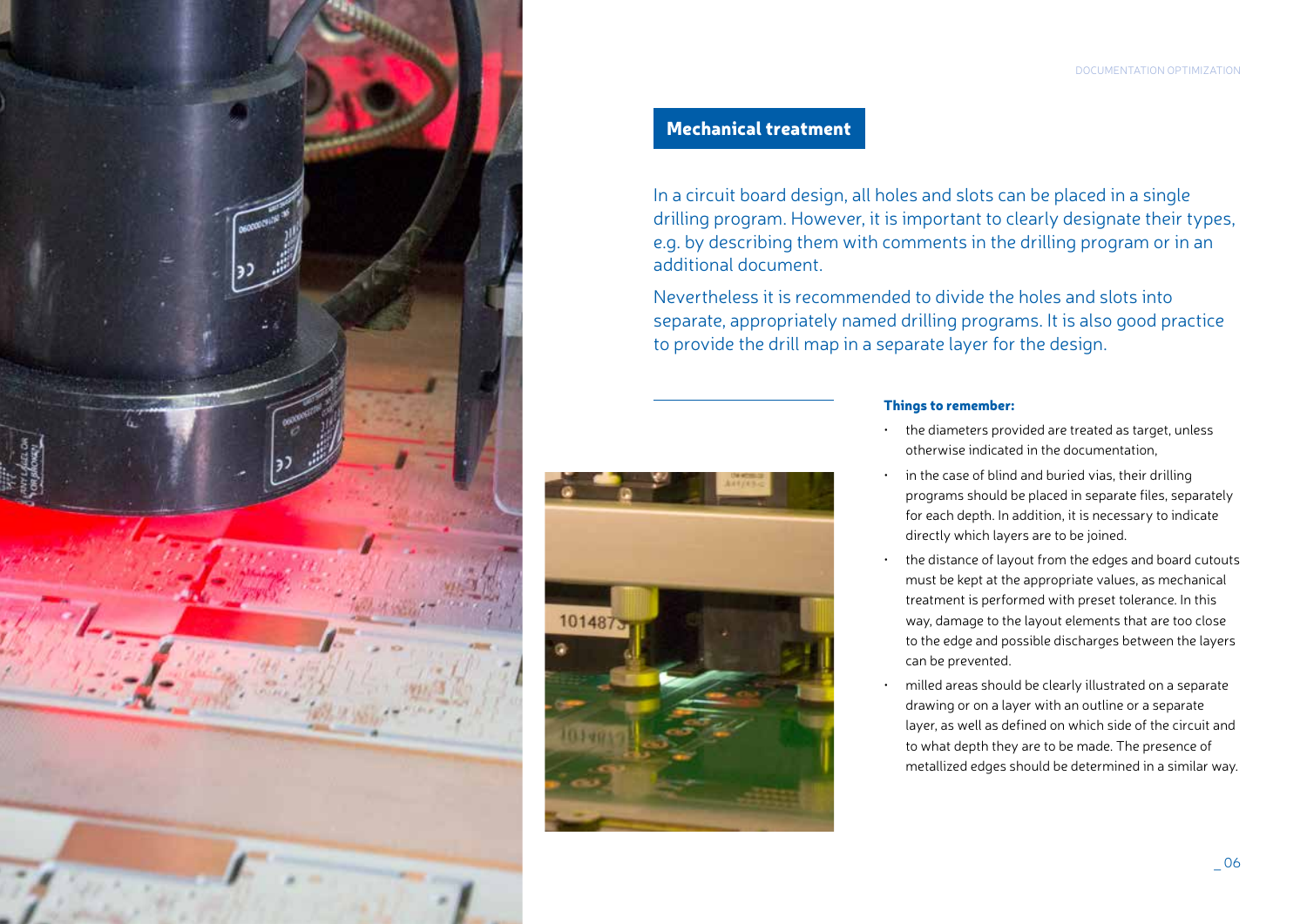

# Preparation and naming of layer files

Images of individual layers should be generated in the same scale and without mutual shifts. The common standard is to place the layers in the view from the top side of the circuit. In simple terms, it means that all the inscriptions placed on the layers from the side of the elements should be legible, while the text placed on the soldering side will be visible in a mirror image.

It is recommended that you use such layer file names and/or extensions so that they can be interpreted unambiguously. File nomenclature is usually defined in the CAD PCB software.

Most of this type of suites, apart from files in Gerber and Excellon formats, generates an additional text file (report) with a list of exported files and a description of the format applied for saving coordinates and units.

In the case of multi-layer circuits, it is necessary to provide information about the order in which the internal layers are arranged. Their order can be specified by numbering directly on the layers or the appropriate file naming (e.g. \*.L1, \*.L2, \*.L3, \*.L4, etc.).